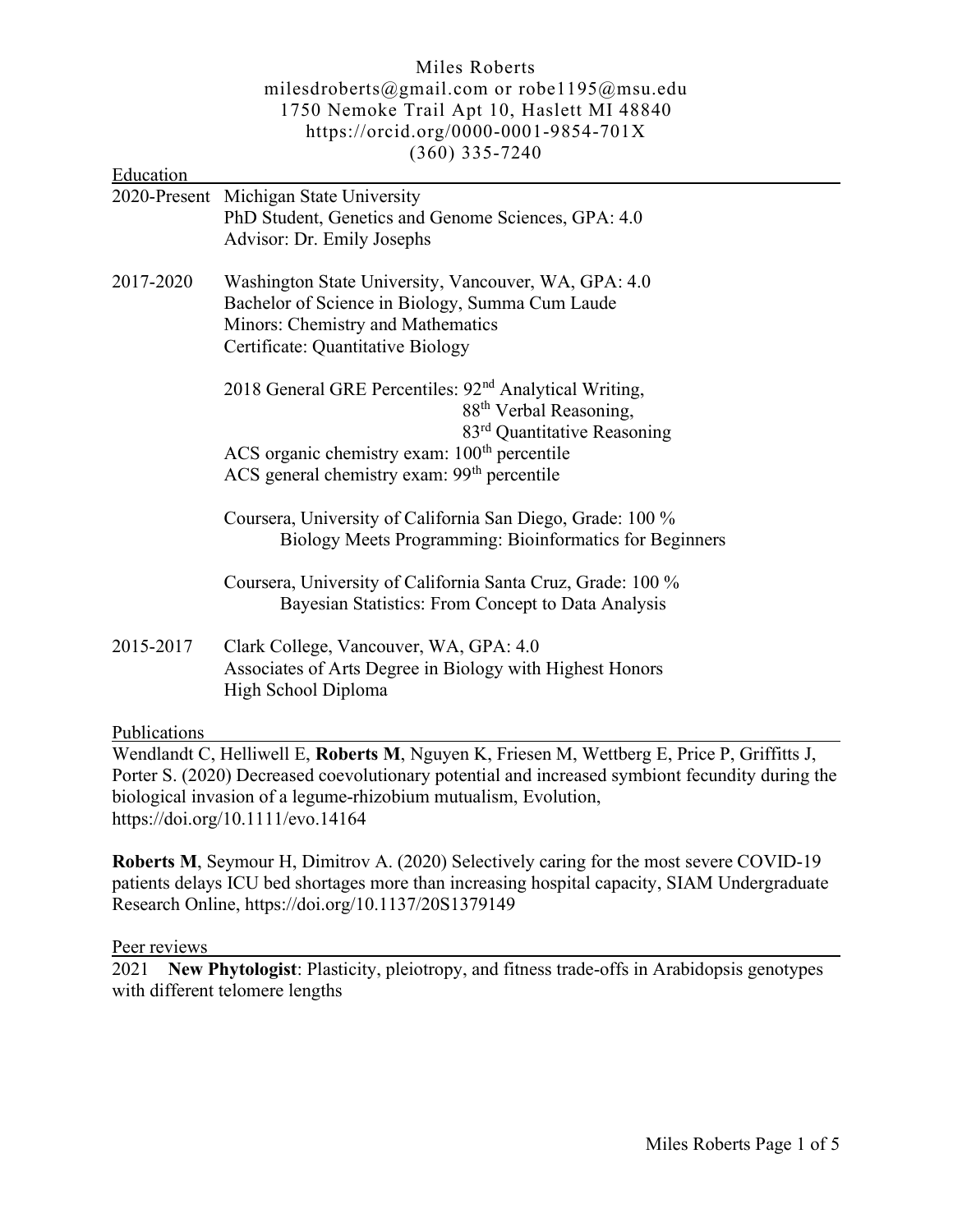#### Research Experience

2020-

Present PhD student, Michigan State University

- Performed univariate, multivariate, SNP-based, and k-mer-based genome-wide associations to determine the genetic basis of correlated pairs of traits in Arabidopsis thaliana. Mentor: Dr. Emily Josephs. Duration: 8 weeks
- Constructed *de novo* motif discovery pipeline to identify cis-regulatory elements near circadian clock-regulated genes in Solanaceae plants. Mentor: Dr. Eva Farré. Duration: 8 weeks
- Constructed phylogenetic analysis pipeline to investigate divergence in circadian clock proteins among wild and domesticated Solanaceae plants. Mentor: Dr. Robin Buell. Duration: 8 weeks

### 2019-

- 2020 Lab manager, Porter Plant-Microbe Lab, Washington State University Vancouver
	- Conducted green-house experiment on additional 450 plants to investigate whether complementation of a knocked-out gene in rhizobia bacteria, hrrP, affected symbiosis outcomes between legumes and rhizobia.
	- Mentor: Dr. Stephanie Porter

# 2018-

- 2019 Technician, Porter Plant-Microbe Lab
	- Tested for local adaptation to nickel-rich or nickel-poor environments in  $>$  300 strains of wild soil bacteria
	- Mentor: Dr. Stephanie Porter

### 2017-

- 2018 Intern, Porter Plant-Microbe lab, Washington State University Vancouver
	- Conducted green-house experiment on 400 plants to investigate whether complementation of a knocked-out gene in rhizobia bacteria, hrrP, affected symbiosis outcomes between legumes and rhizobia.
	- Collected 374 data points for a meta-analysis (not yet published) examining whether the effects of rhizobial symbionts on legume fitness are additive.
	- Mentor: Dr. Stephanie Porter

### Teaching Experience

2019-

- 2020 Trained four undergraduate researchers in general laboratory techniques, Washington State University Vancouver, Supervisor: Dr. Stephanie Porter
- 2018 Paid tutor in General Genetics and Organic Chemistry, Washington State University Vancouver Quantitative Skills Center, Supervisor: George Salos

### Awards and Honors

2021 National Science Foundation Graduate Research Fellowship, Honorable Mention NRT IMPACTS Fellowship, Michigan State University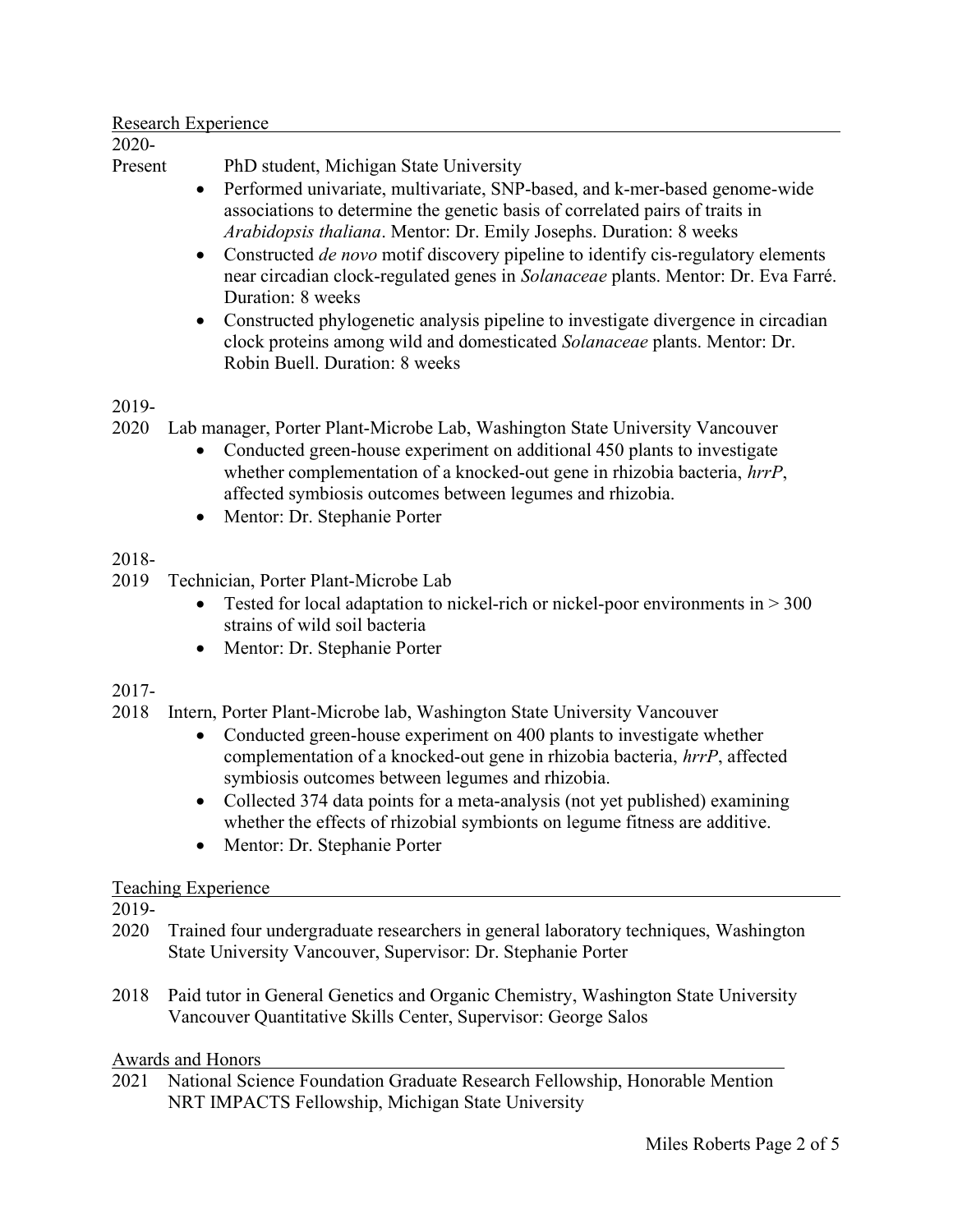- Research question: Does the genetic basis of the trade-off between growth rate and flowering time vary with latitude in Arabidopsis thaliana?
- Mentors: Dr. Emily Josephs, Dr. Arjun Krishnan

Plant Biotechnology for Health and Sustainability Fellowship, Michigan State University

- Research question: What is the genetic basis of interspecies variation in gene expression?
- Mentor: Dr. Emily Josephs

Semifinalist in Reach Out Science Communication Competition

- 2020 Outstanding Researcher in Biology award, WSU Vancouver 1st place in Undergraduate Research Showcase Poster Competition, WSU Vancouver 1st place in Student Competition Using Differential Equation Modeling, SIMIODE College of Natural Sciences Recruiting Fellowship, Michigan State University
- 2019 NSF Research Experience for Undergraduate Scholar, summer.
	- Question: What genetic factors explain variation in cooperation between the plant Medicago polymorpha and the soil bacterium Ensifer medicae?
	- Mentor: Dr. Stephanie Porter

WSU-Pullman Plant Sciences Symposium Poster Competition, Honorable Mention WSUV Student Research Excellence Award

- For superior use of clear communication and library resources in research
- Question: Can humans manipulate trade-offs between antibiotic resistance and other traits to constrain the evolution of antibiotic resistance?
- Mentor: Dr. Stephanie Porter

President's Honor Roll status at WSUV (Fall 2017 – Summer 2019) WSUV Undergraduate Travel Grant (award to attend evolutionary biology conference)

# 2018 Auvil Scholars Fellowship (award that supports promising undergraduate research)

- Question: How does evolving a higher tolerance to nickel, a toxic heavy metal, impact the growth of wild Mesorhizobia bacteria?
- Mentor: Dr. Stephanie Porter

 WSUV Undergraduate Travel Grant (award to attend two research conferences) WSUV Academic Achievement Award (for maintaining > 3.5 GPA as full-time student)

2017 Washington State Honors Award (GPA and SAT scores in top 10 % of WA high school graduates)

Vice President's Honor Roll status at Clark College (Fall 2015 – Spring 2017)

Outreach and Service Experience

Fall 2021 Peer mentor for Graduate Recruitment Initiative Team at MSU

Fall 2021 Member of Plant Biotechnology for Health and Sustainability Symposium organizing committee at MSU

Fall 2021 Member of Council of Graduate Students Finance Committee at MSU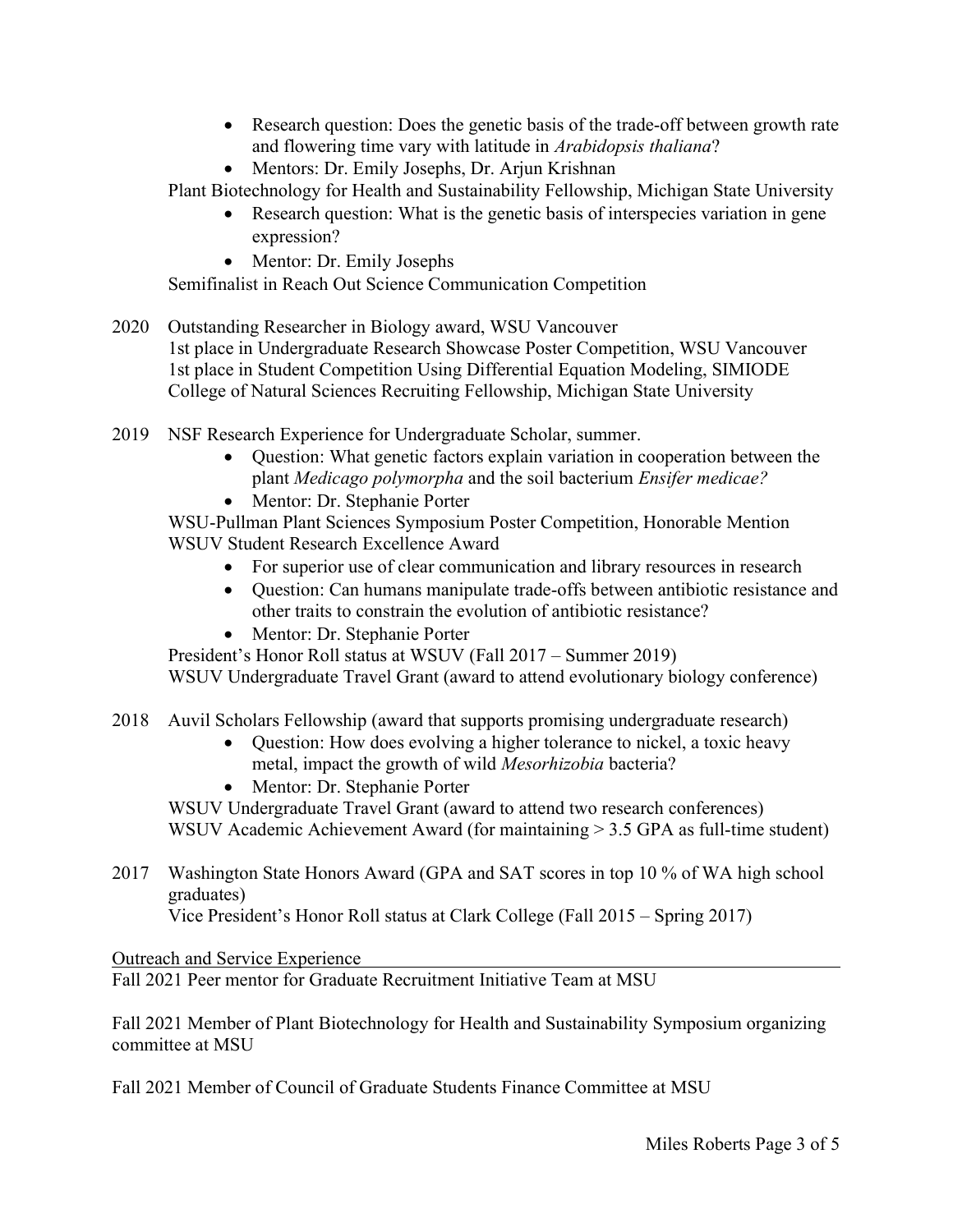Spring 2021 Semi-finalist in Science SLAM hosted by Museum of Science in Boston (https://www.youtube.com/watch?v=V-gVdP7SqXA&t=388s)

Brian Charles Clark (2020), A WSU Scientist Explores the Ecological and Evolutionary Power of Symbiosis, https://magazine.wsu.edu/2020/10/31/get-together/ (Press coverage regarding my research)

Folta K, Roberts M, Farre E (2020) Circadian clocks, http://www.talkingbiotechpodcast.com/249-circadian-clocks/ (podcast interview)

Roberts M, Jensen A, Coker H, Dimitrov A (2020) The Limit of Hospital Bed Availability due to COVID-19 spread in Washington, https://youtu.be/SYmI-PK7sIE (8-minute video)

Roberts M (2019) Playing with Bacteria: An Undergrad Science Story, Encounter Research Series, WSUV (45-minute research talk for general audience)

Lindman S (2019) Student's paper on antibiotic resistance receives 2019 Library Research Award, WSU Insider, https://news.wsu.edu/2019/05/14/students-paper-antibiotic-resistancereceives-2019-library-research-award/ (Press coverage regarding my research)

Kimball M (October  $15<sup>th</sup>$ , 2019) Vancoug Explores the Dangers of Antibiotic-Resistance, Vancougar News Magazine, http://thevancougar.com/vancoug-explores-the-dangers-ofantibiotic-resistance/ (Press coverage regarding my research)

Poster Presentations

Roberts M, Jensen A, Coker H, Dimitrov A (2020) Selectively Caring for the Most Severe COVID-19 Cases Will Delay a Hospital Bed Shortage in Washington, WSUV

Roberts M, Porter S, Soil bacteria adapt to tolerate heavy metal stress in their local soil environment

- 2020 WSUV Undergraduate Research Showcase
- 2019 Murdock College Science Research Conference
- 2019 WSU Plant Sciences Symposium
- 2019 WSU Symposium for Undergraduate Research and Creative Activities
- 2019 WSUV Undergraduate Research Showcase

# Research Skills

Programming

- Bash: building custom scripts and computational biology workflows
- R: mixed models, phylogenetics
- Python: Biopython, custom BLAST searches, manipulating genomes and motifs
- Perl: bioperl, manipulating sequence data
- $\bullet$  C++: basic function building
- Mathematica: analysis of differential equations
- LaTeX: formatting documents through Overleaf
- GitHub: https://github.com/milesroberts-123